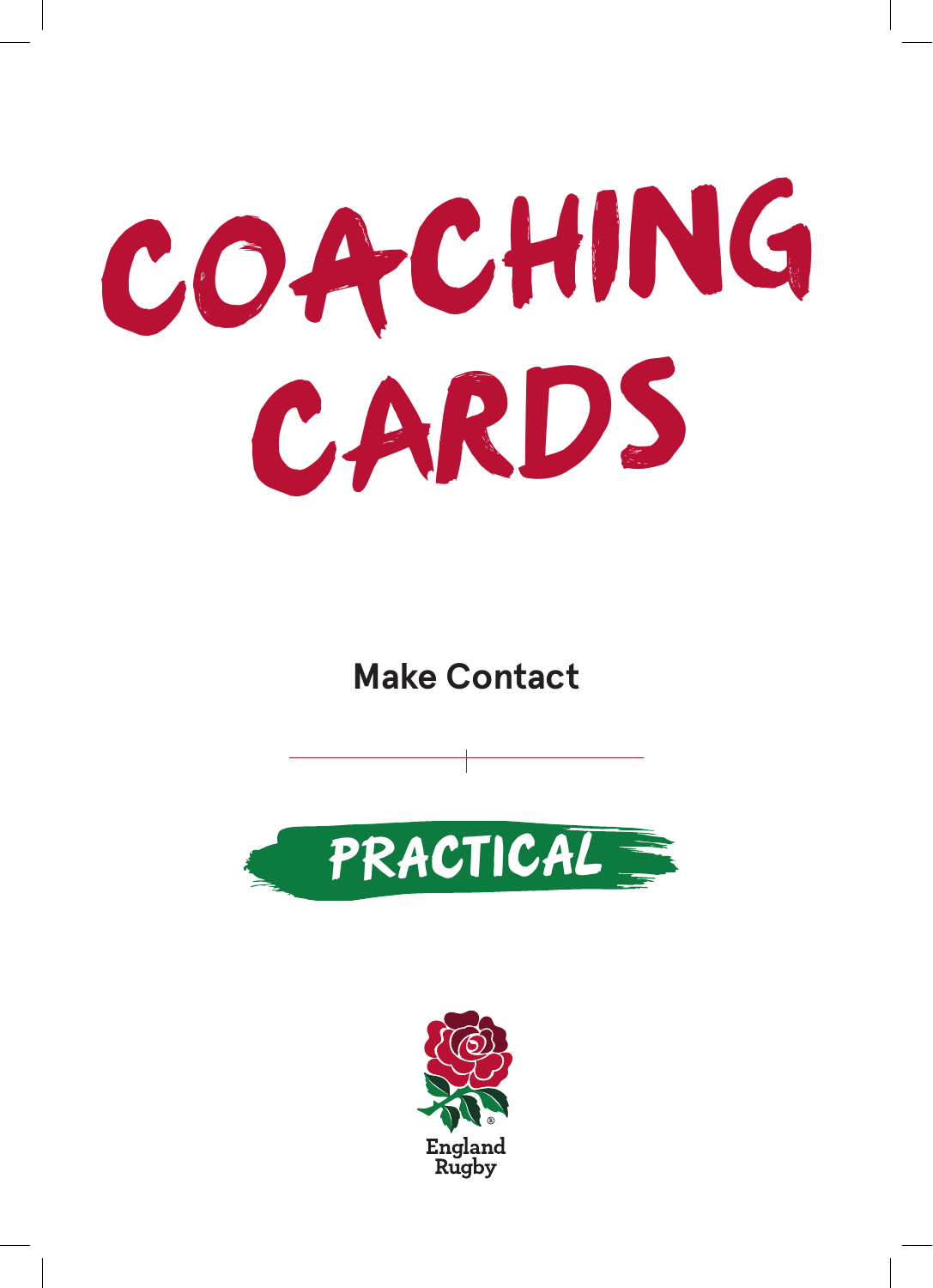

These coaching cards have been produced to support keeping 16 to 24 year olds in the game of rugby union while maintaining the physical challenge many are looking for

#### **They are based upon four main principles**



The cards are structured to enable contact rugby to be delivered in easy stages and have been based on weekly training sessions Not everyone will progress as quickly as we would like and you may stay on a plan for more than one week

The RFU Rose device is a registered trademark of the Rugby Football Union and subject to extensive trademark registration world wide. 'England Rugby' is a trademark of the Rugby Football Union.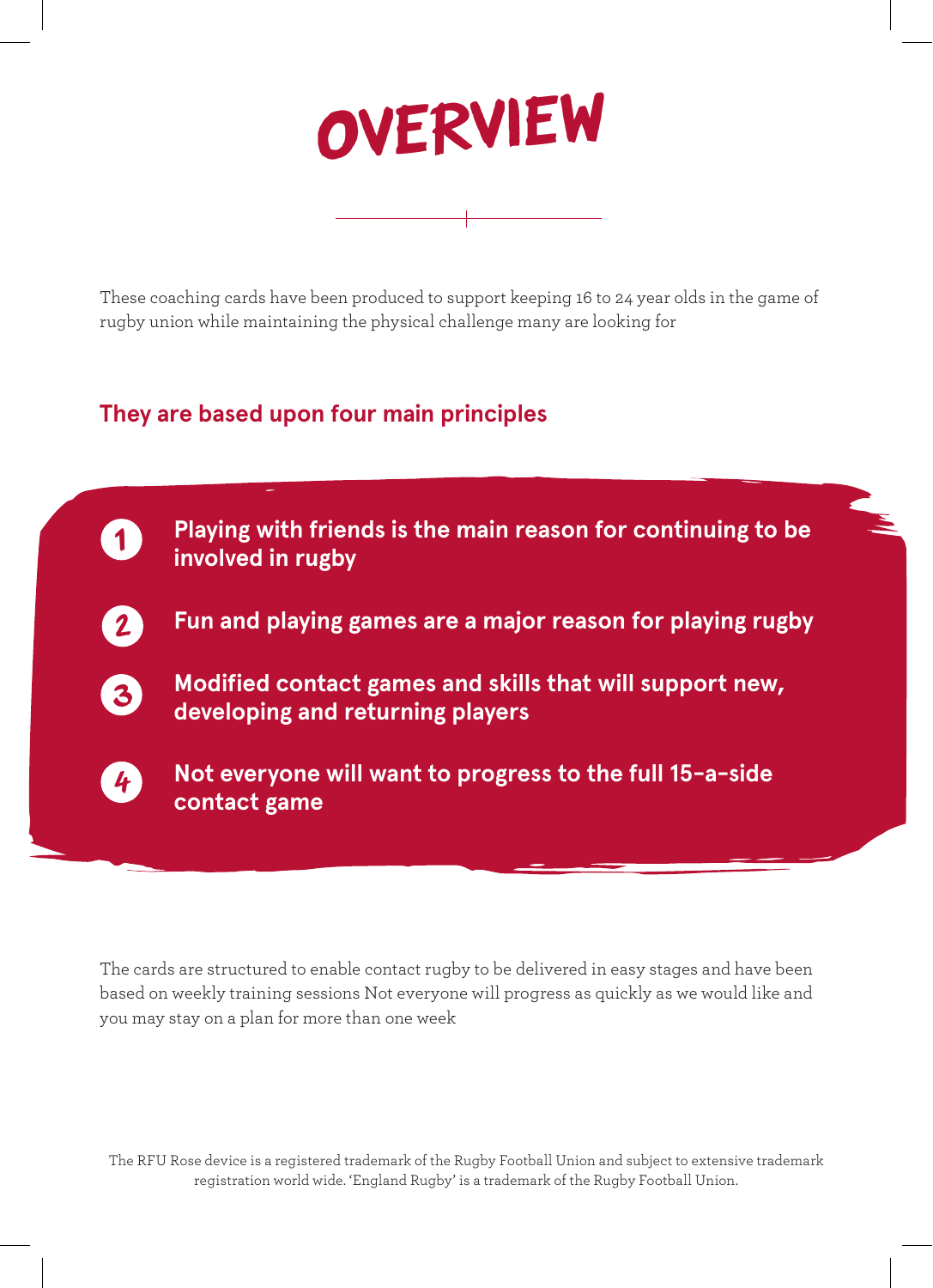## **SESSION ONE (STAGE ONE)**

### **Introduction**

#### **The basics:**

- development of key rugby skills: handling, catching and passing
- spatial awareness
- teamwork
- develop confidence in contact
- encourage skilful play through games

#### **Objectives of the session are:**

- demonstrate principles of warm up and cool down
- introduce passing of the ball
- demonstrate principles of attack and defence
- introduce the concept of passing backwards
- adapt and develop basic skills

#### **Stage one: introduce the grab tackle**

- The ball should be passed sideways or backwards
- Tackling is allowed as a grasp on the shirt below the arm-pit for approximately three seconds
- The tackled player must be allowed to pass
- The referee will call "tackle"
- Seven tackles result in a turn over
- In the tackle, the ball is the off-side line opposition players cannot advance beyond that line
- A try is scored when the ball carrier has placed the ball over the line Restart from the centre with a free pass
- No fend or hand offers are allowed
- Where the player is tackled to ground s/he has the option to pass or place the ball (where the ball is placed, the next supporting player must pass it to a teammate)



### **Resources Pitch dimensions**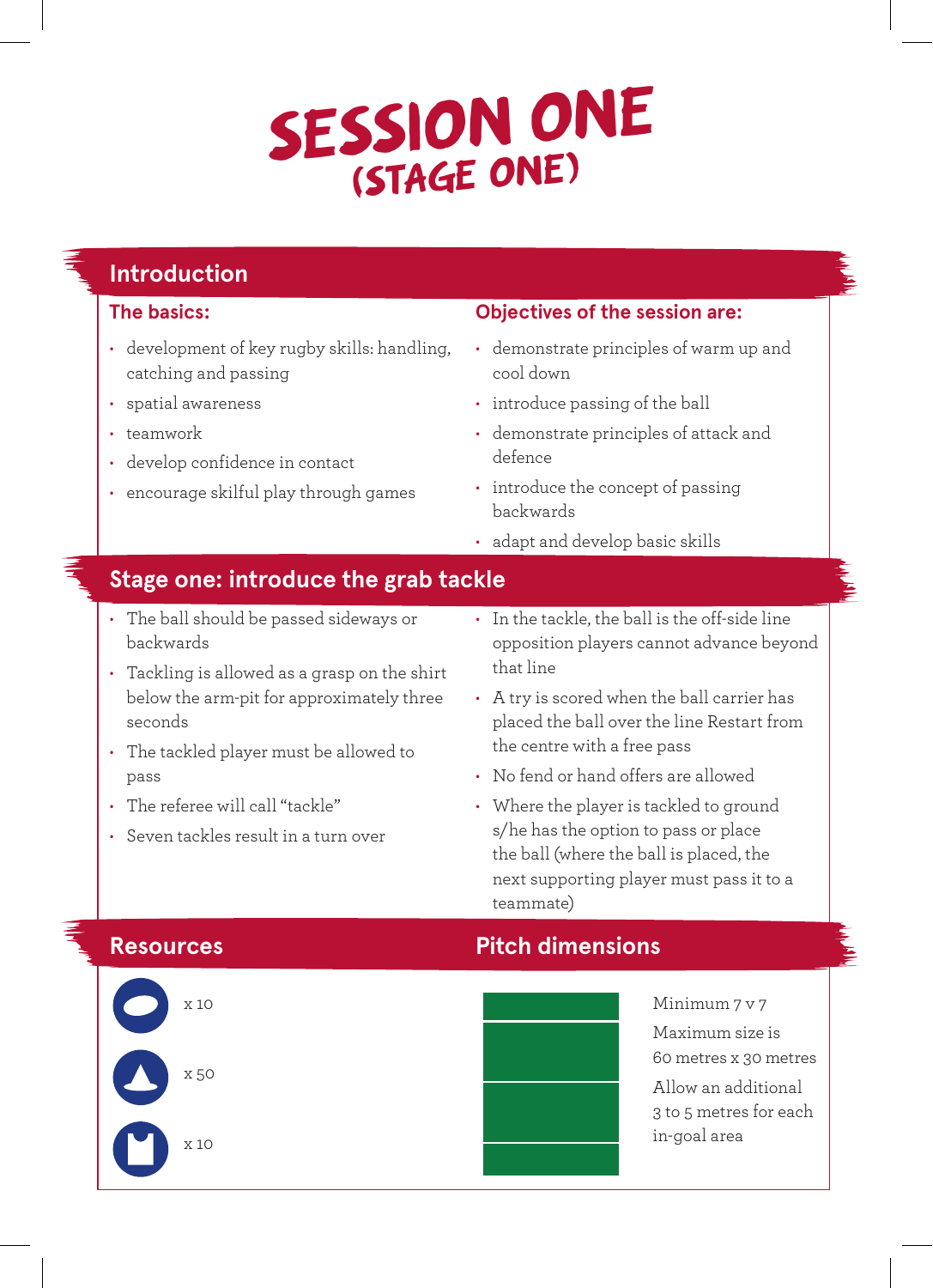#### **Activity one: warm up**

#### **Any directional touch game**

- The ball can be passed in any direction with two hands, so support players can be in front of the ball
- The ball carrier cannot run with ball
- When the ball carrier is touched by a defender, they must pass immediately
- Defenders may not block the pass from a ball carrier that has just been touched and trying to pass
- A try is scored when ball is placed on or over the try line
- Restart in the middle with a free pass
- Warm up activity for hamstrings and quads: leg swings

#### **Progression**

Players can run with the ball but if they are touched they must pass immediately

#### **Activity two: technical area practice**

(10 metre square area, either as an activity or while the game is being played)

#### **Practice passing in pairs:**

- catch two hands
- pass two hands
- swing the ball across the body
- with arms following through towards target
- evade
- pass before the touch
- pass into space
- keep the ball moving

#### **Progression**

• Try this with three running across the square and back

#### **Activity three: grab offload game (see rules above)**

- The defender can grab hold of the attacker anywhere below the shoulder
- The attacker must attempt to offload the ball within three seconds but can continue to drive forward by using their legs
- It is important that the ball carrier runs forward not sideways
- Support players must be encouraged to anticipate the touch and time their run onto the ball
- Defenders not making the touch must retreat back to their side of the pitch when a touch is made
- If the ball is not able to be offloaded quickly, allow the attacker to stop, turn and pass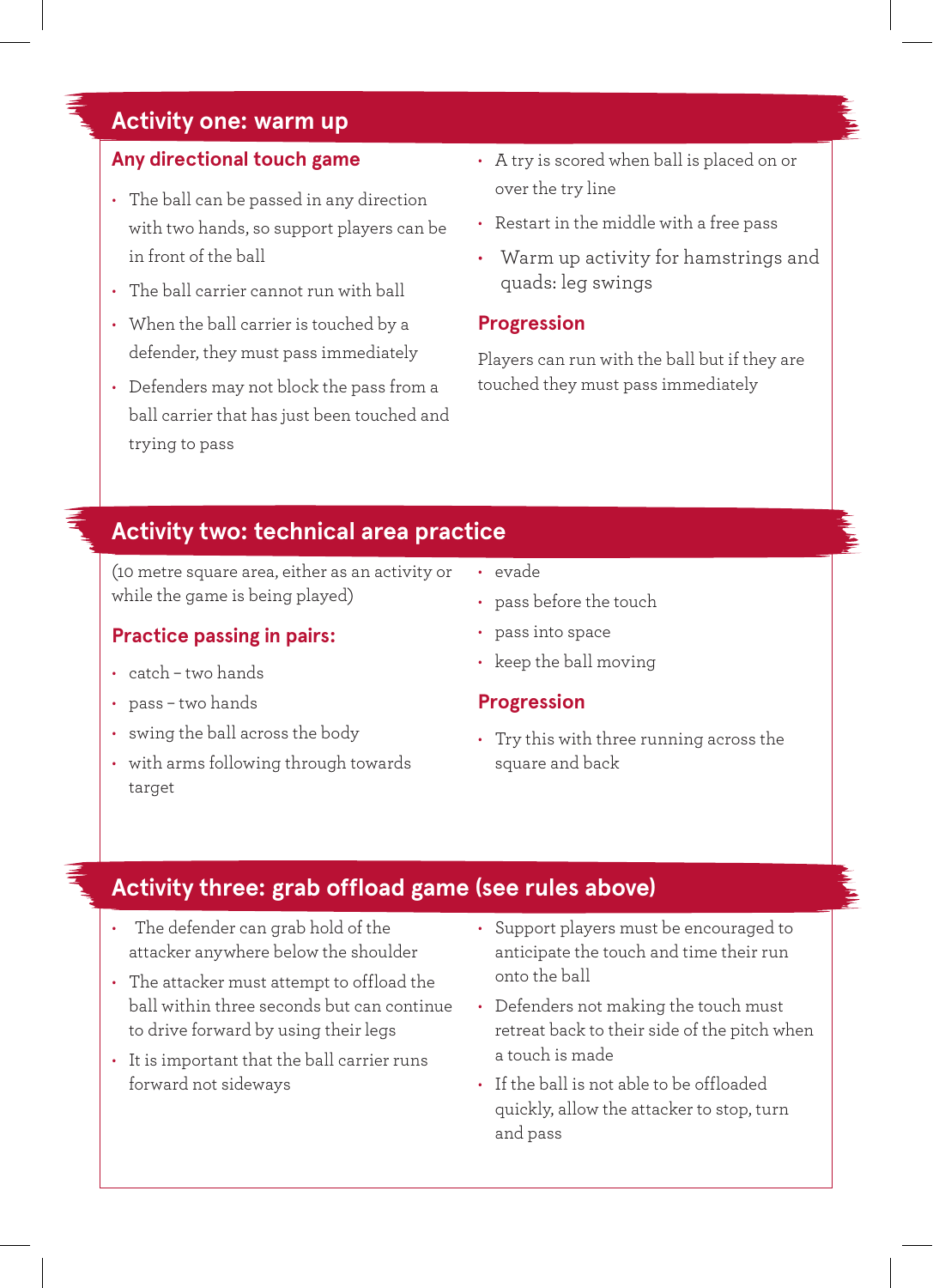### **SESSION TWO (STAGE TWO)**

### **Introduction**

#### **The tackle:**

- development of key contact rugby skills, the tackle
- develop defence
- develop confidence in contact
- encourage skilful play through games

#### **Objectives of the session are:**

- develop the tackle
- introduce the scrum body position (tower of power)

#### **Stage two: develop the tackle and introduce scrummage body position**

#### **Coaching points**

- Keep your head to the side, your chin off chest and your eyes open
- You should be cheek to cheek
- Make sure your arms are open
- Your shoulder should be against someone's hips

back to your feet quickly

• Squeeze your arms tight around their legs (ring of steel)

• Roll to make sure you finish on top and get

#### **In the game, use one man scrum for restarts and knock ons**

• Players should show the basic body position: TOWER OF POWER

**Remember: feet > knees > hips > core > elbows > shoulder blades > chest > head**

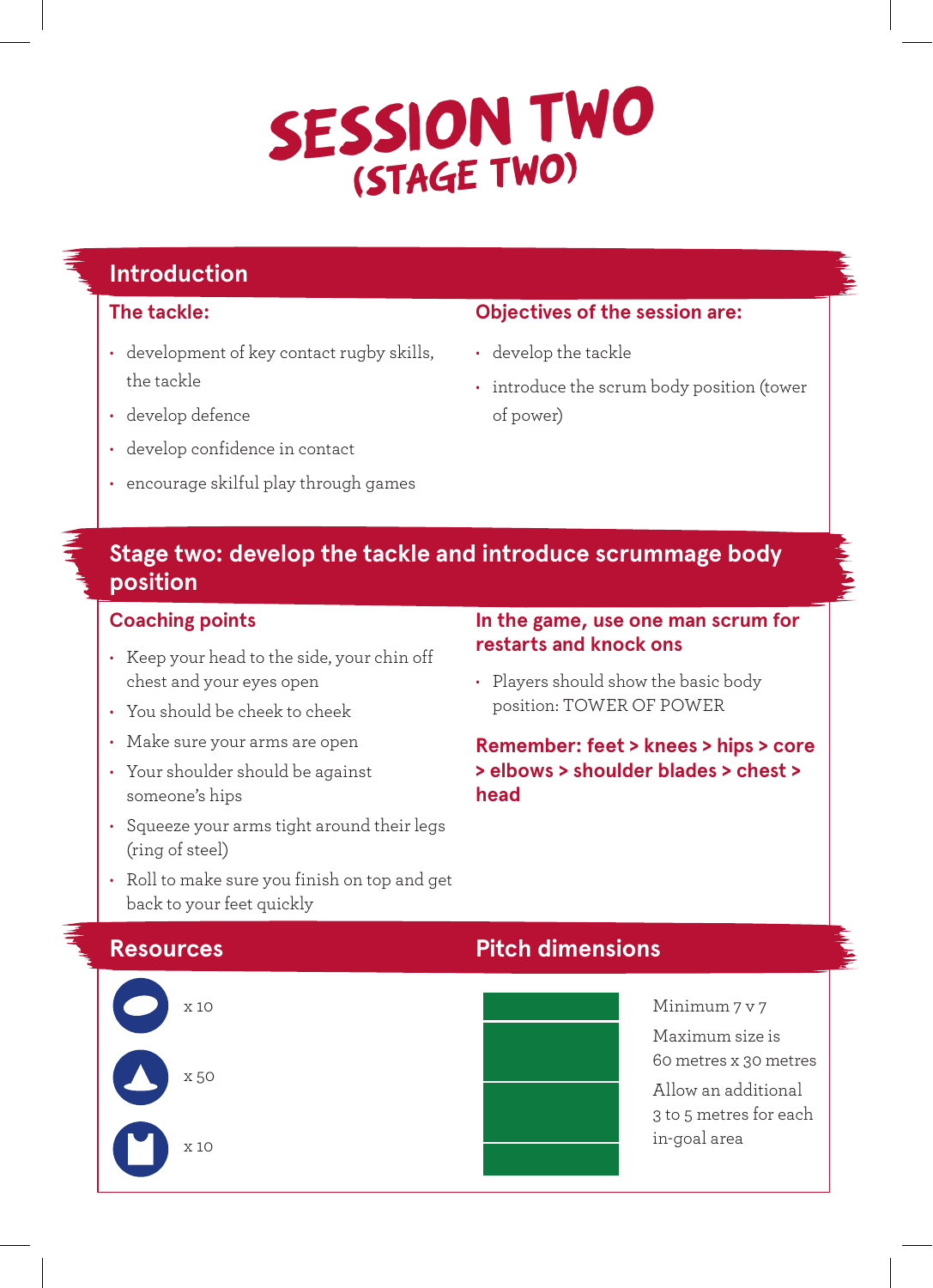#### **Activity one: warm up**

#### **Touch game – develop to grab tackle**

- The ball can be passed sideways or backwards with two hands so support players can now not be in front of the ball
- When the ball carrier is touched by a defender they must pass immediately
- Defenders may not block the pass from a ball carrier that has just been touched and trying to pass
- A try is scored when the ball is placed on or over the try line
- Restart in the middle with a free pass

#### **Activity two: technical area practice**

(10 metre square area, either as an activity or while the game is being played)

• Develop tackle technique in pairs (see separate card)

| <b>Progression</b> | <b>Tackler</b> | <b>Ball Carrier</b> |
|--------------------|----------------|---------------------|
|                    | Squatting      | Standing            |
| 2                  | Squatting      | Walking             |
| 3                  | Standing       | Walking             |
|                    | Standing       | Jogging             |

Warm up activity for hamstrings and quads: leg swings Another activity is a wrestling exercise: from lying flat on your back on the floor, try to turn your partner onto their front

#### **Progression**

Players can grab tackle and offload (as per previous session) There are no restrictions on number of tackles, this is unlimited

#### **Scrum technique**

- Use a tackle pad for your partner to hold and player to set against, keeping a good position
- The partner is then to stand with two hands in-front of them and the player to set against them, again, keeping a good position
- Introduce the 1 v 1 and engagement sequence:

#### **"CROUCH – BIND – SET"**

#### **Activity three: tackle/grab offload game (see rules above)**

#### **Rules**

- The defender can tackle or grab the attacker anywhere below the shoulder
- The attacker must attempt to offload within three seconds but can continue to drive forward by using their legs
- It is important that the ball carrier runs forward not sideways
- Defenders not making the touch must retreat back to their side of the pitch when a touch is made
- If the ball is not able to be offloaded quickly, allow the attacker time to stop, turn and pass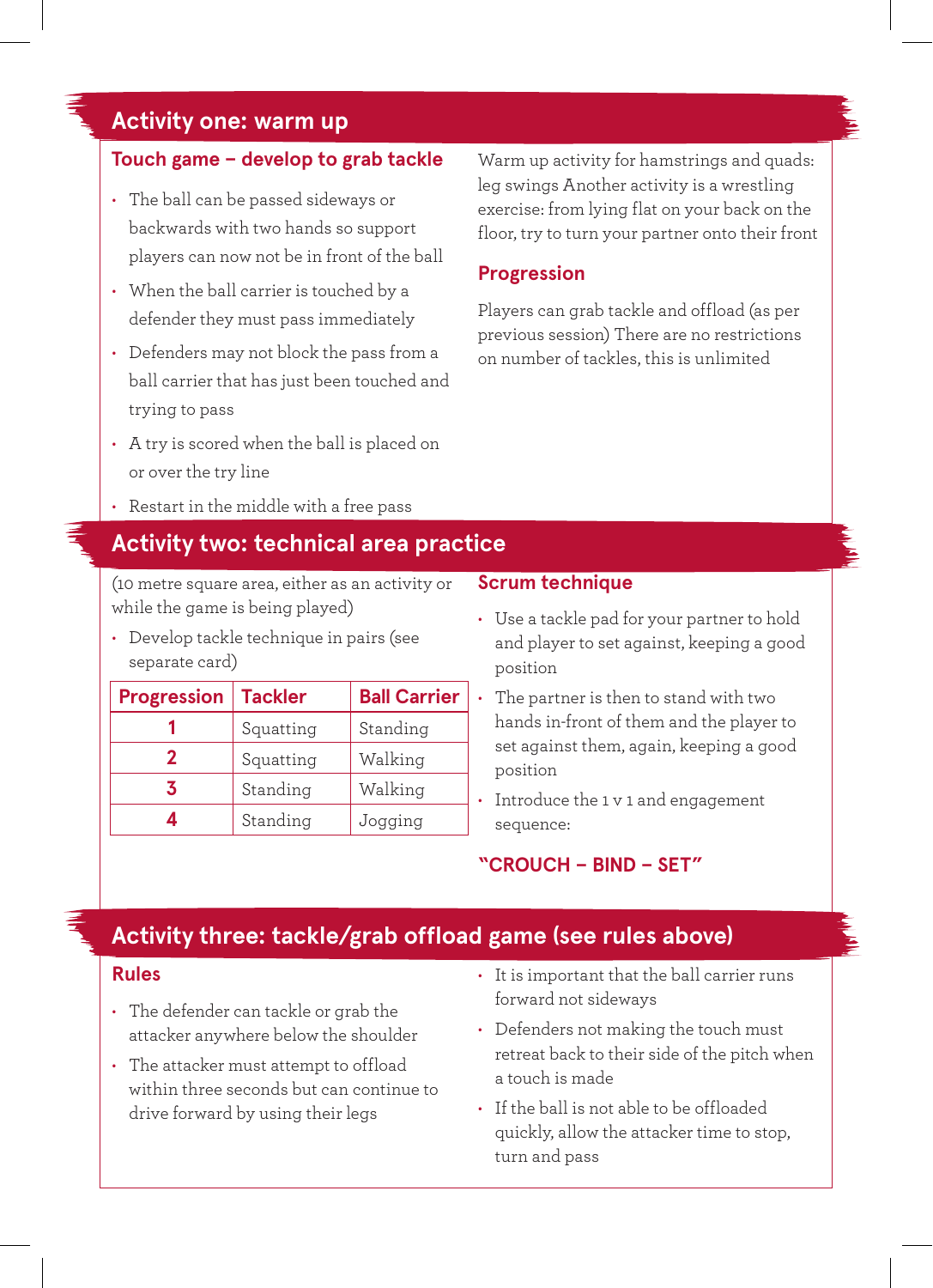## **SESSION THREE (STAGE THREE)**

#### **Introduction**

#### **The scrum and contesting for the ball:**

- development of key contact rugby skills: scrum
- $\cdot$  develop contesting for the ball  $(1 \vee 1)$
- develop confidence in contact
- encourage skilful play through games

#### **Objectives of the session are:**

- develop the tackle
- introduce the three man scrum body
- introduce the principles of ruck

#### **Stage two: developing the tackle and introducing scrummage body position**

#### **Coaching points**

- Keep your head to the side, your chin off chest and your eyes open
- You should be cheek to cheek
- Make sure your arms are open
- Your shoulder should be against someone's hips
- Squeeze your arms tight around their legs (ring of steel)
- Roll to make sure you finish on top and get back to your feet quickly

#### **In the game, use one man scrum for restarts and knock ons**

Players should show the basic body position: TOWER OF POWER

**Remember: feet > knees > hips > core > elbows > shoulder blades > chest > head**

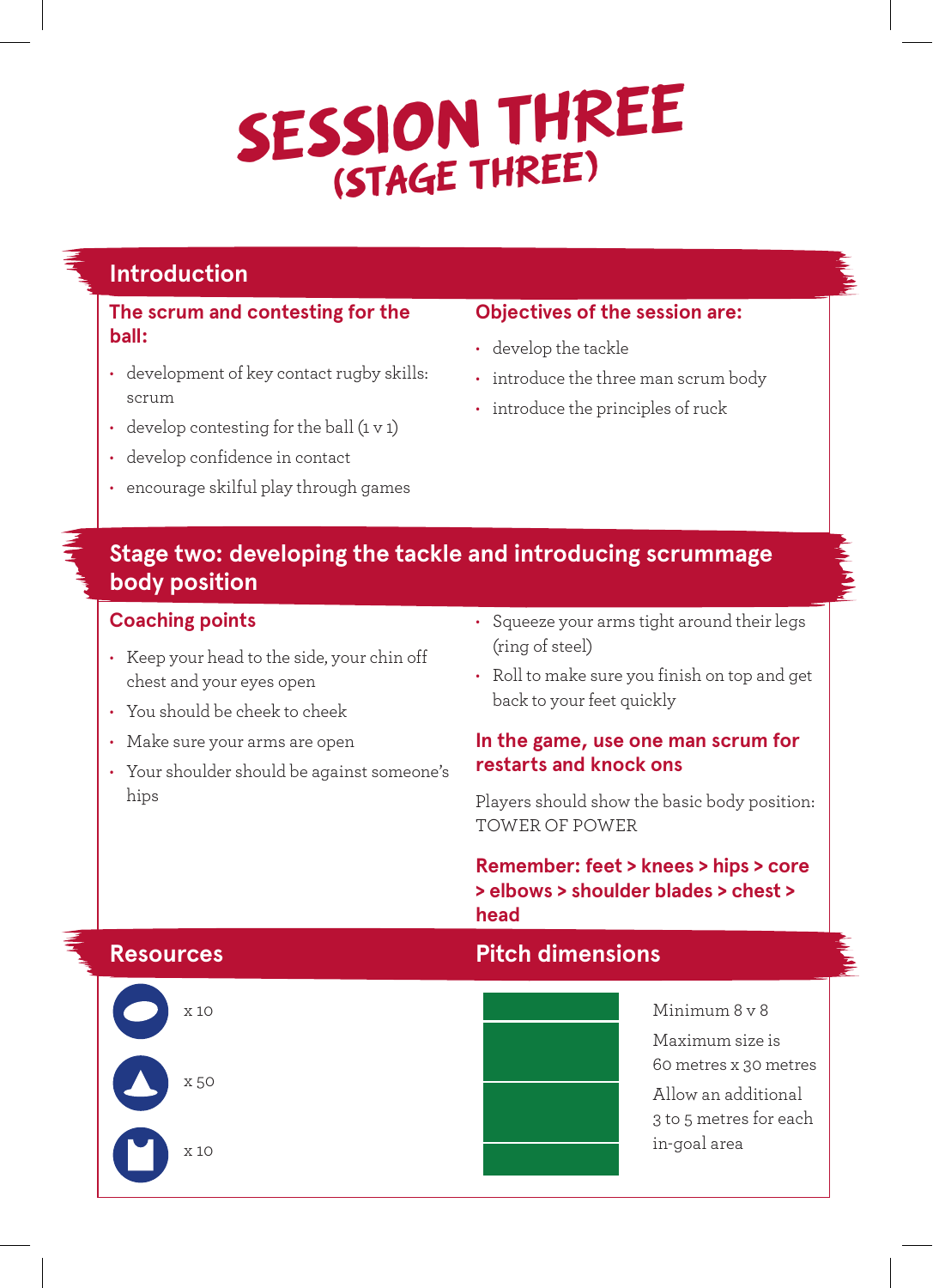#### **Activity one: warm up**

#### **Presentation touch game – develop to grab tackle**

- The ball can be passed sideways or backwards with two hands, so support players can now not be in front of the ball
- When the ball carrier is touched by a defender, they must go to ground and present the ball on the ground and on their own side with two hands
- Defenders must retreat five metres
- A try is scored when ball is placed on or over the try line
- Restart in the middle with a one man scrum

Warm up activity for hamstrings and quads: leg swings Another activity is a wrestling exercise: from lying flat on your back on the floor, try to turn your partner onto their front

#### **Progression**

Players can grab tackle and off-load as per the previous session, there are unlimited tackles, with the ball carrier working hard to get to ground

#### **Activity two: technical area practice**

(10 metre square area, either as an activity or while the game is being played)

#### **Develop the three man scrum (see separate scrum card)**

- Positions and roles
- Binding on own team
- The put in and strike
- Groups have a go with no opposition (groups of four = 3 x players and 1 x coach or referee)
- Progress to three versus three
- Groups of seven or eight = 3 v 3 + 1 or 2 coaches or referees
- Reinforce COUCH-BIND-SET engagement sequence
- Demonstrate binding on opposition and head position in scrum

#### **Progression**

Introduce driving technique at the breakdown: one ball carrier, one tackler plus one from each side

#### **Activity three: tackle/grab offload game (see rules above)**

#### **Rules**

- The defender must tackle or grab the attacker anywhere below the shoulder
- The attacker must attempt to offload within three seconds but can continue to drive forward by using their legs
- If tackled to the ground, the ball must be won by driving (pushing) the opposing extra man off the ball
- Only one player from each side can contest the ball

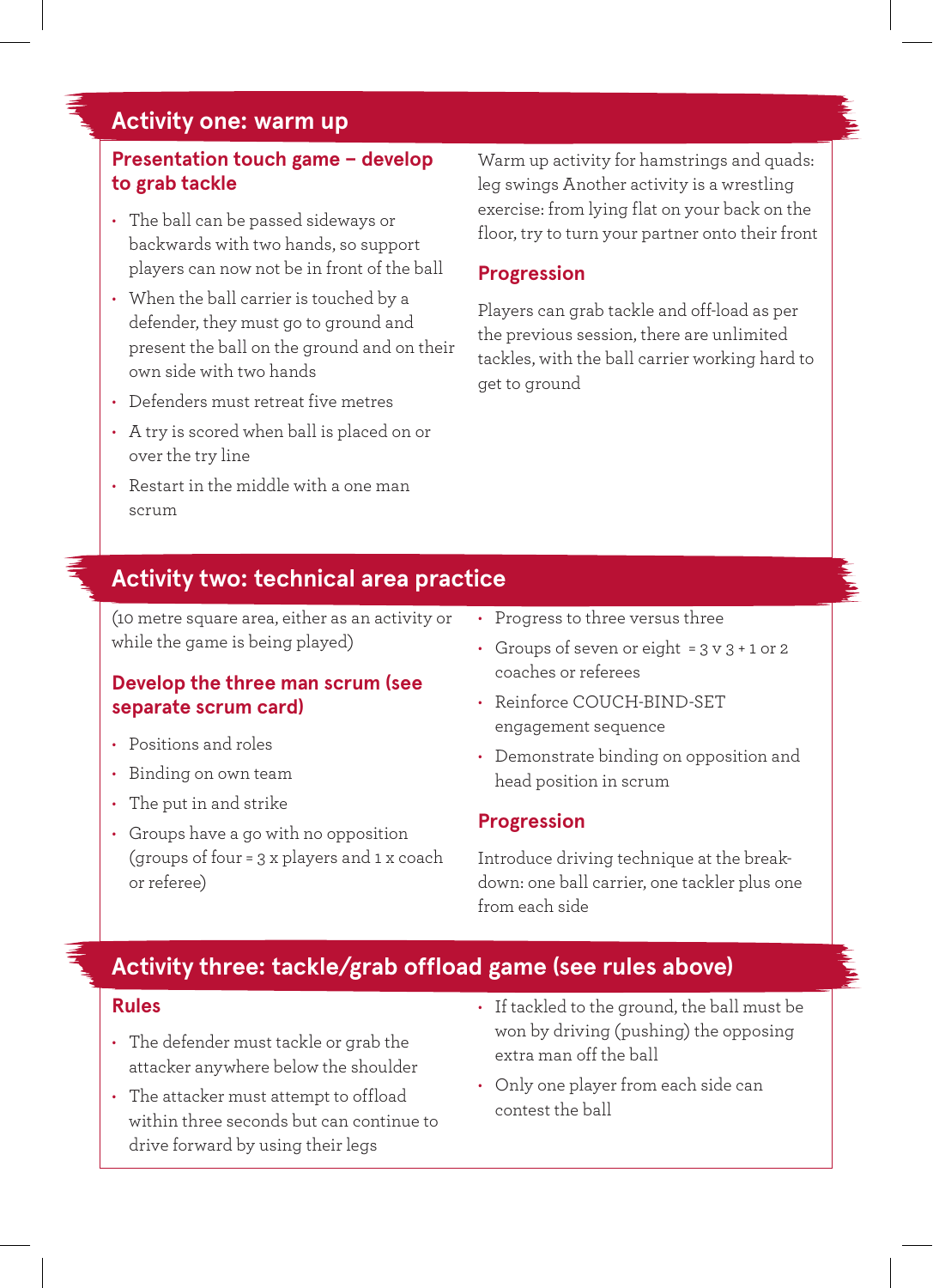## **SESSION FOUR (STAGE THREE)**

#### **Introduction**

#### **The competitive scrum and contest for the ball:**

- development of key contact rugby skills scrum and lineout
- develop contesting for the ball  $(2 \vee 2)$
- develop confidence in contact
- encourage skilful play through games

• Movement forward and back - lose your

• Throw - feet square, knees flexed, keep

#### **Objectives of the session are:**

- to develop competitive scrimmage
- to introduce the lineout
- to introduce conditioned kicking

#### **Stage three - developing the scrum and introducing the line out**

#### **Coaching points**

**Line out**

opponent

head and chest high

- Three player scrum (competitive)
- 2 v 2 lineout (non-competitive so no lifting)
- 2 v 2 competition for the ball at tackle area
- Conditioned kicking



#### **Resources Pitch dimensions**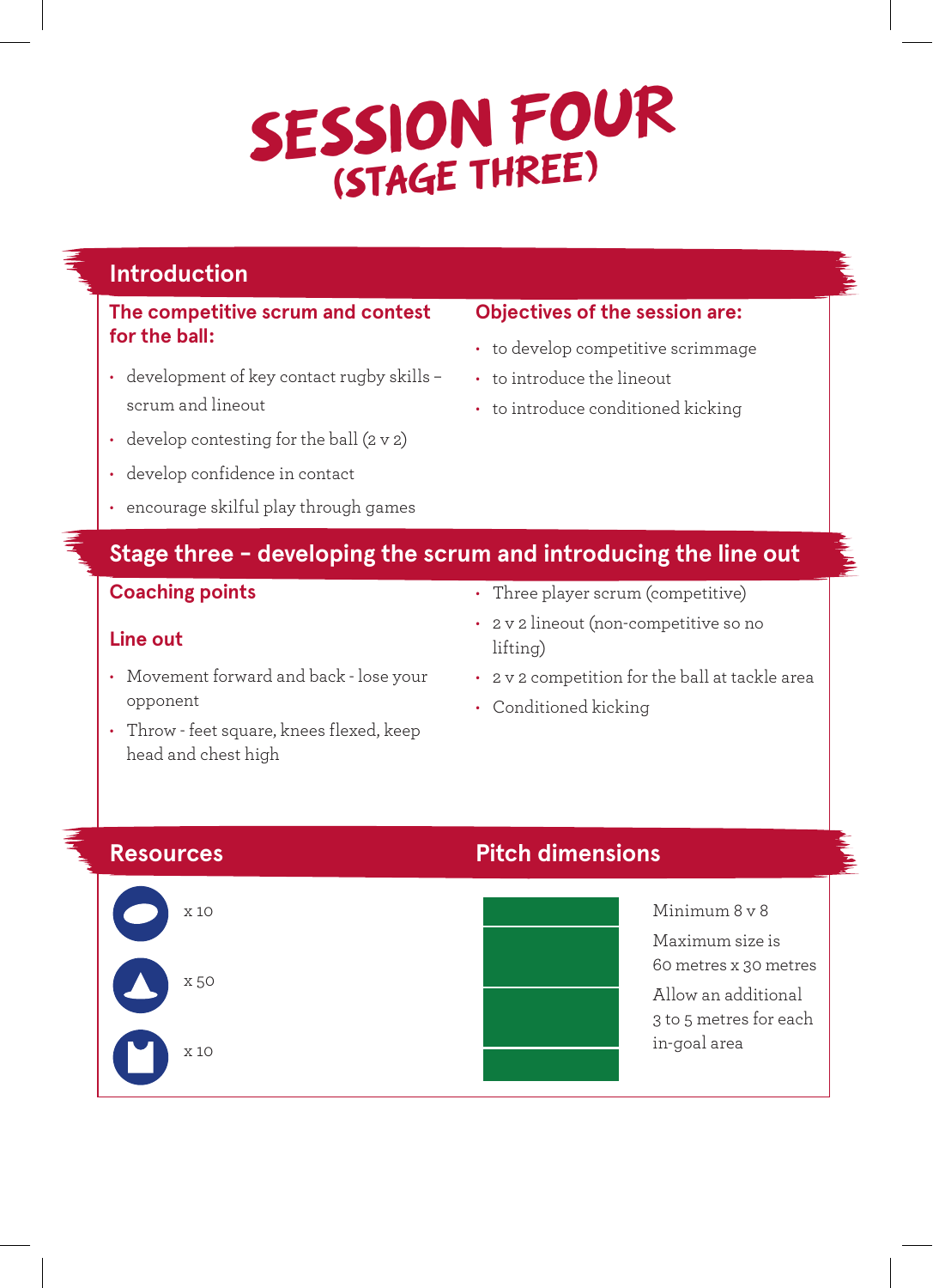### **Activity one: rugby netball game; develop to Aussie rules (kick, catch, pass) game**

- The ball can be passed in any direction with two hands, so support players can be in front of the ball All passes should be overhead
- The ball carrier cannot run with ball
- When the ball carrier is touched by a defender, they must pass immediately
- Defenders may not block the pass from a ball carrier that has just been touched and trying to pass
- A try is scored when the ball is placed on or over the try line
- Restart in the middle with a free pass

Warm up activity for hamstrings and quads: leg swings

#### **Activity two: technical area practice**

(10 metre square area, either as an activity or while the game is being played)

- Develop the line-out, with emphasis on the throw and the jump
- Foot work
- Movement: losing an opponent (dummy movement to trick your opponent into jumping early)
- Going forward, straight-up and backwards
- Two handed catch above the head
- Bring the ball down under control
- Presentation of the ball to the receiver

#### **Kicking (in pairs): key factors of the point of contact**

- Ball hold (forward tilt) and ball drop (you are looking to minimize the distance to foot): the bottom point of the ball should connect with the foot
- Head and shoulder position: need to be over the ball
- Left shoulder stays in at point of contact
- Foot position at point of contact
- Balance and core stability: need to be tight at point of contact

#### **Activity three: contact game**

#### **Rules**

- Contested scrum
- Contested line-out (so no lifting)
- Contest at the breakdown

#### **Conditioned kicking allowed:**

• grubber or drop kick to start and restart the game; the receiving side must be back 7 metres

**A free kick is awarded to the nonoffending side and taken on the centre of the half way line if:**

- the ball does not travel 7 metres
- the ball goes into touch directly from the kick off
- the ball is made "dead" (ball crosses goal line and touched down by defensive team)
- if the ball travels 7 metres and goes indirectly into touch then the defending team will be awarded a free kick where the ball crossed the line of touch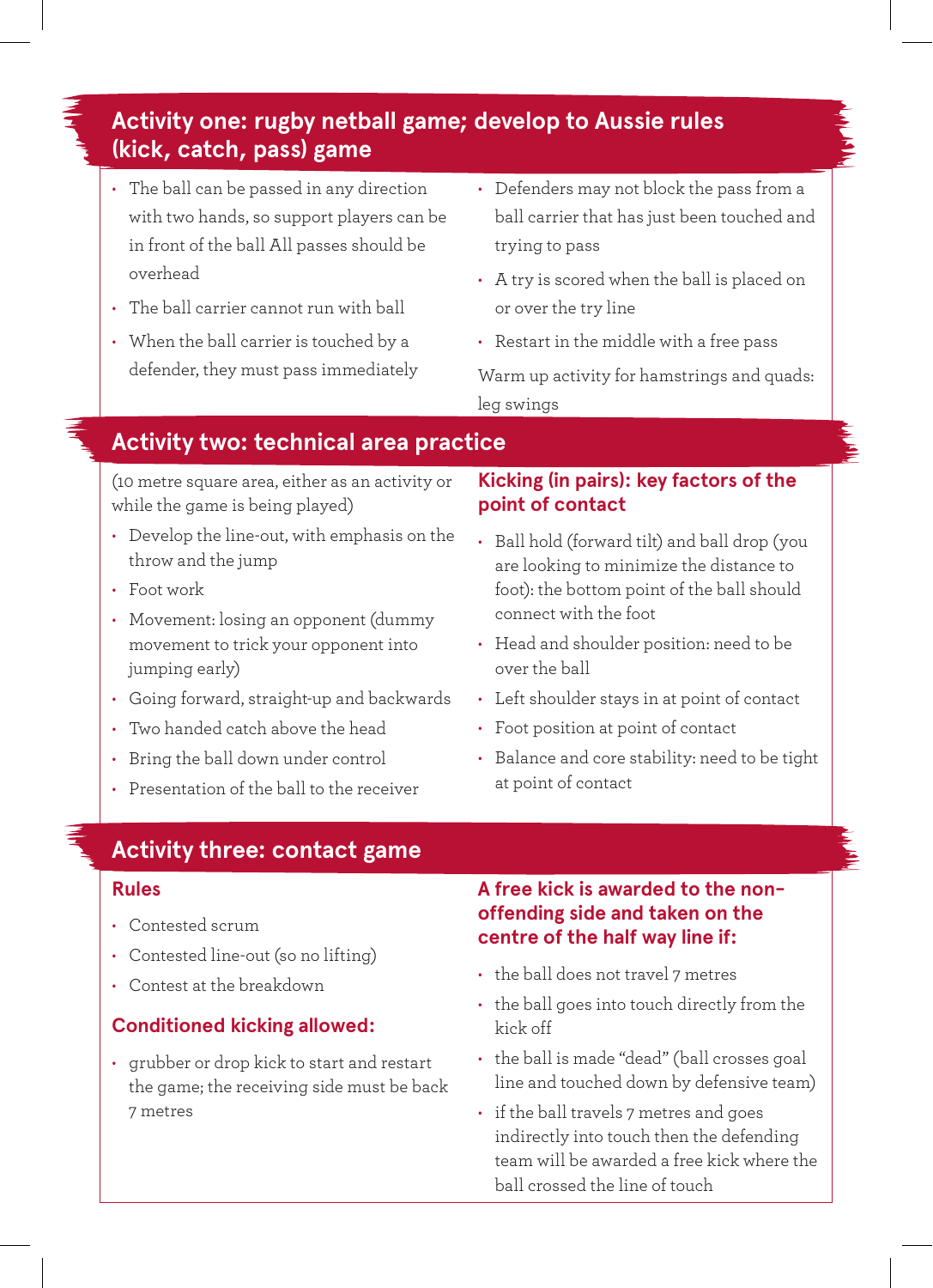## SESSION FIVE

#### **Introduction**

**The competitive five-man scrum and line-out:**

- development of key contact rugby skills scrum and line-out (with support in air)
- develop complete contest for the ball at the tackle area
- encourage skilful play through games

#### **Stage four**

- Five player scrum (non-competitive initially)
- 4 v 4 lineout (competitive so lifting is permitted)
- Complete competition for the ball at the tackle area
- Unconditioned kicking

x 10

x 50

x 10

#### **Resources Pitch dimensions**



Minimum 8 v 8 Maximum size is 60 metres x 30 metres Allow an additional 3 to 5 metres for each in-goal area

### • to introduce unconditioned kicking

**Objectives of the session are:** • to develop competitive scrimmage • to introduce a supported line-out